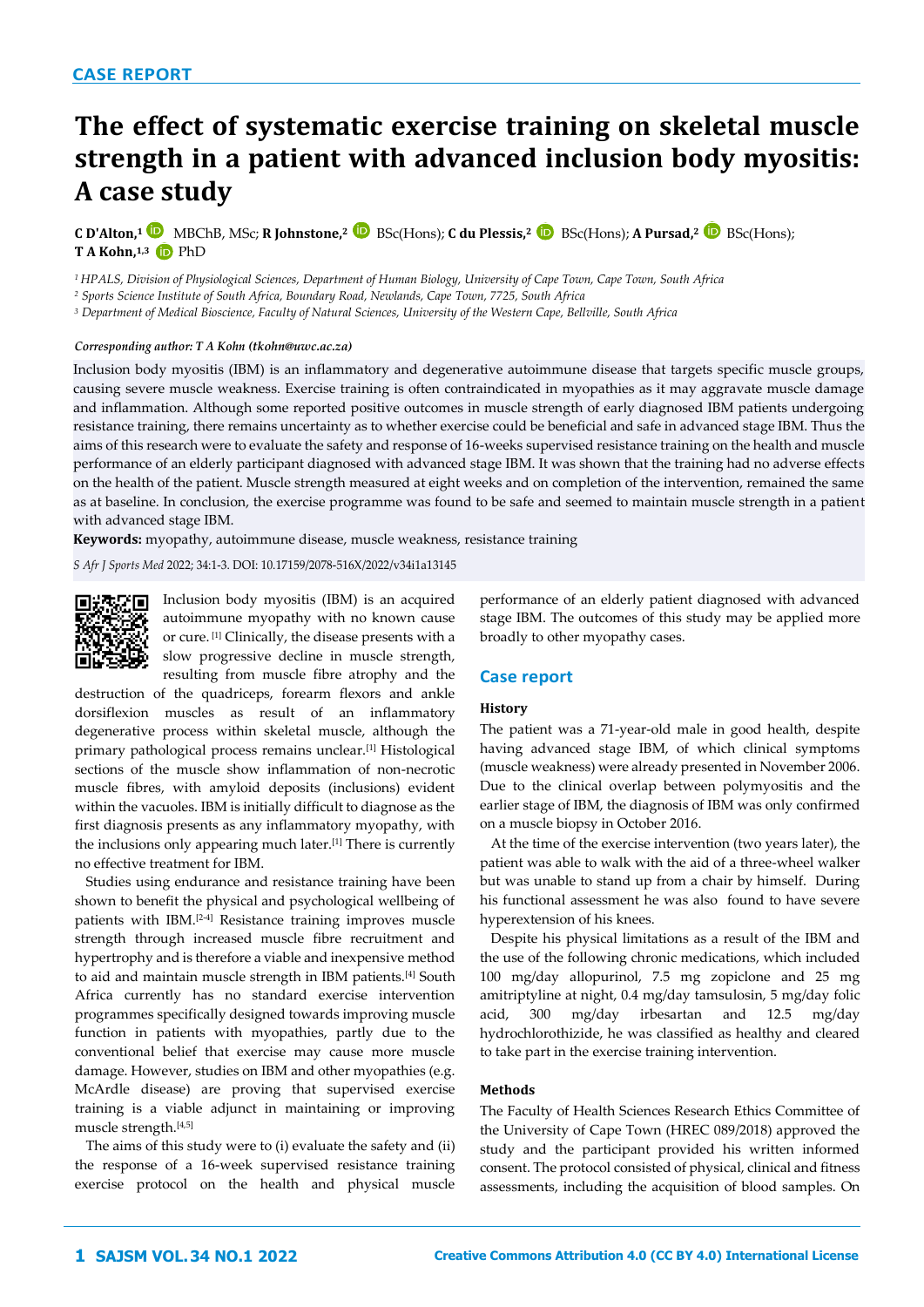completion of the above tests, the participant underwent eight weeks of exercise training. The assessments were then repeated, followed by a second exercise training period of eight weeks, and a final assessment period on completion of the exercise intervention.

#### **Clinical assessment**

Prior to participation in the exercise sessions, the participant underwent a clinical review to determine his current physiological and psychological health status. This included the completion of the Barthel Index of Activities for Daily Living questionnaire, the Fatigue Severity Scale, as well as the Visual Analogue Fatigue Scale to evaluate fatigue severity, all of which were also repeated at week eight and 16.

The clinical assessment entailed obtaining a complete medical history, including current medications, followed by a thorough routine clinical examination with specific emphasis on the cardiorespiratory, renal and neuromuscular systems. These were repeated midway through the programme. Included in the assessment was a urine sample analysis using urinary dipsticks to exclude any baseline abnormalities, such as glucosuria, evidence of an UTI or underlying renal disease, but most importantly, the presence of myoglobinuria (Combur testing kit, Roche). The rationale for this specific investigation was to assist in the monitoring for the presence of myoglobinuria as an additional method of monitoring for excessive muscle damage (rhabdomyolysis) during the exercise intervention phase if he was to present with Delayed Onset Muscle Soreness (DOMS) or dark-coloured urine which was not found throughout the intervention. The patient was deemed healthy and the exercise was not considered to pose any adverse risks to him.

## **Exercise test assessments**

Isokinetic strength tests of the knee and elbow joints were conducted using a dynamometer (Biodex Medical Systems, Inc., NY, USA) before, during and after the exercise training programme (presented in Table 1). Handgrip strength was measured bilaterally using a hand-held dynamometer (Camry Electronic Hand Dynamometer EH101, Camry Scales, CA, USA). A blood sample for creatine kinase (CK) level determination was obtained a day after the exercise test to assess muscle damage both before the start of the intervention as well midway, because the exercise tests were considered to be the greatest risk for inducing muscle damage. The tests were not repeated after the final assessment due to the patient's stable clinical nature.

#### **Resistance training protocol**

Exercise sessions (one hour each) were supervised by the same two qualified biokineticists, and consisted of moderateintensity resistance exercises (isometric and isotonic) using rubber bands, three times per week performed for 16 weeks. Intensity was monitored using the Rating of Perceived Exertion (RPE) scale (rate of 1 to 10) which was maintained between the scale of 7 and 8. Whenever an exercise was too easy or difficult, adjustments to the programme were made. The patient was also closely monitored for any DOMS.

# **Discussion**

At baseline, ankle plantar flexion, wrist flexion and wrist extension were all within the normal range for participant's age category conforming to the muscles rarely affected by IBM.[1,6] Interestingly, elbow extension appeared in the normal range and its strength was not affected by the disease. Knee flexion and extension, ankle dorsiflexion and elbow flexion were severely compromised due to the IBM and well below the normal range. The muscles of the right- and left- sided limbs were found to be similarly affected by the disease, but grip strength was consistently greater in the left hand. However, this was considered to be weak when compared to the age-related ranges (Table 1).

The participant tolerated and complied well with the maximum exercise tests and training. He presented with no adverse side effects, besides the reporting of some stiff limbs due to the training. Serum CK was measured (Pathcare, Cape Town, South Africa) a day after the initial and submaximum exercise tests (188 and 181 IU/l, respectively), concluding that muscle damage was minimal. Overall, the data showed no significant change (improvement or deterioration) in the isokinetic strength of the participant, but variable responses between different muscle actions were noted for which the exact mechanisms are unclear. What is also unclear is whether

|  | Table 1. Maximum physical performance markers measured during the three assessments |  |  |
|--|-------------------------------------------------------------------------------------|--|--|
|  |                                                                                     |  |  |

|                              | <b>Baseline assessment</b>  |       |      | Week 8 assessment           |                | Week 16 assessment          |      |       | Normal range for |                   |
|------------------------------|-----------------------------|-------|------|-----------------------------|----------------|-----------------------------|------|-------|------------------|-------------------|
| Isometric contractions (N·m) | Left                        | Right | Mean | Left                        | Right          | Mean                        | Left | Right | Mean             | 70 - 83 age group |
| Knee flexion                 | 10                          | 11    | 11   | 12                          | 12             | 12                          | 13   | 10    | 11               | $24 - 38$         |
| Knee extension               | 11                          | 10    | 11   | 9                           | 13             | 11                          | 9    | 12    | 11               | $55 - 71$         |
| Ankle plantar flexion        | 41                          | 42    | 42   | 31                          | 30             | 31                          | 43   | 22    | 33               | $25 - 46$         |
| Ankle dorsiflexion           | Could not initiate exercise |       |      | Could not initiate exercise |                | Could not initiate exercise |      |       | $12 - 13$        |                   |
| Elbow flexion                | 6                           | 7     | 6    | $\overline{4}$              | 7              | 6                           |      | 8     | 5                | $14 - 19$         |
| Elbow extension              | 15                          | 18    | 17   | 15                          | 22             | 18                          | 16   | 25    | 21               | $14 - 23$         |
| Wrist flexion                | 5                           | 6     | 6    | 7                           | $\overline{7}$ | 7                           | 9    | 9     | 9                | $6 - 9$           |
| Wrist extension              | 9                           | 18    | 14   | 6                           | 10             | 8                           | 11   | 8     | 10               | $4 - 5$           |
| Grip strength (kg)           | 27                          | 6     | 16   | 17                          | 6              | 11                          | 21   | 8     | 15               | $28 - 42$         |

*Isometric contractions values are presented as torque (Newton·metres), whereas grip strength is reported in kilograms (kg). Left indicates flexion or extension of the left limb; Right indicates flexion or extension of the right limb.*